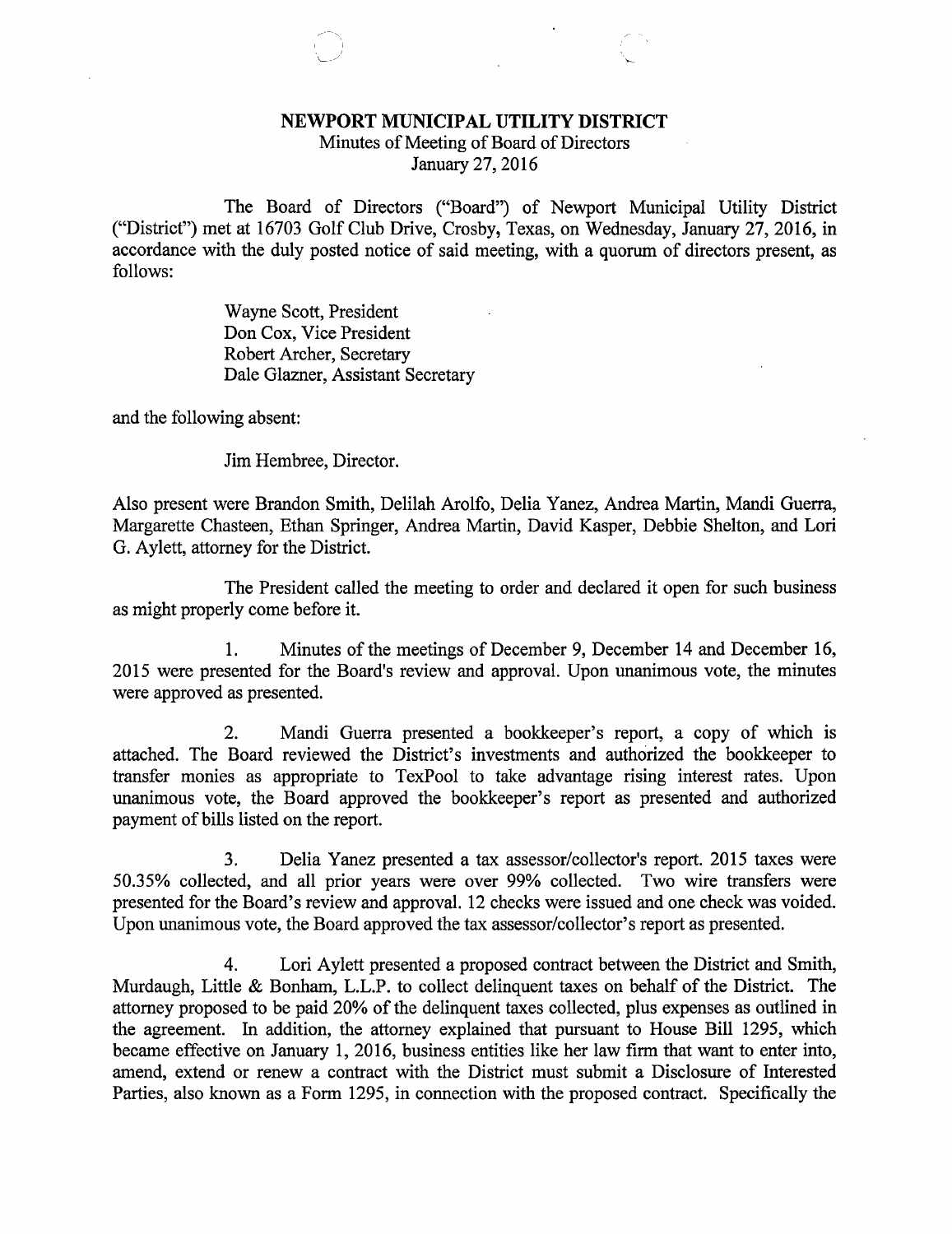form must be submitted in connection with contracts that require an action or vote by the Board before they may be signed or have a value of at least \$1 million. The form must be filed online with the Texas Ethics Commission, and the Commission generates a unique certificate number for each form filed. The Form 1295 must then be executed by an appropriate representative of the business entity as a sworn statement in the presence of a notary and filed with the District before the District may enter into the contract. Lori Aylett presented the completed Form 1295 on behalf of Smith, Murdaugh, Little & Bonham, L.L.P. for the Board's consideration. The attorney indicated that if the Board accepted and executed the delinquent tax contract, the District would have 30 days to acknowledge receipt of the completed Form 1295. Upon unanimous vote, the Board acknowledged receipt of the Form 1295 and approved engagement of Smith, Murdaugh, Little & Bonham, L.L.P. as delinquent tax counsel to the District. The Board requested that the attorney complete the Form 1295 acknowledgment with the Ethics Commission on the District's behalf.

5. There was presented the attached Order Levying Additional Penalty for Delinquent Taxes. The order levies a 20% penalty on 2015 delinquent taxes for business personal property on April 1, 2016 and for real property on July 1, 2016. Upon unanimous vote, the order was adopted as presented.

6. The Board considered tax exemptions for the year 2016. There was presented the attached Order Adopting Residence Homestead Exemption for Persons Sixty-Five or Older or Disabled. The tax assessor/collector reported that 83 residence homesteads qualify for a disabled exemption and 469 residence homesteads qualify for the over sixty-five exemption. The attorney noted that in previous years, the Board had authorized an exemption of \$20,000 of the market value of each residence homestead within the District of individuals who are disabled or 65 years of age or older. Upon adoption of this order, the same exemption could be provided for the 2016 tax year. Upon unanimous vote, the Board adopted the order as presented.

7. Ethan Springer reported on the status of Lennar's activities in the Newport Villas and Seven Oaks developments. Lennar has had 18 sales in the Villas. Things have slowed down a little bit. In Seven Oaks, they have sold and closed 26 homes.

8. The Board entertained customer service inquiries. Margarette Chasteen stated that Stonebridge at Newport closed on the purchase of the golf club and county club. She reported that Stonebridge at Newport is a for-profit entity, but any profits that are earned will be paid back to the Newport Property Owners Association. Stonebridge has an application for service pending with the District for water. Stonebridge intends to begin resolving issues relating to their raw water intake.

9. Andrea Martin presented a billing and collections report. Total current payments were \$241,699.42, while total current billing was \$220,950.21. The 30-day arrears were \$59,916.62 at the end of December, and as of today's meeting they were at \$15,099.61. There were 37 new connections in the District, of which 31 were owners and six were renters. Of those new connections, 12 were new homes, and 25 were pre-existing homes. 11 accounts were finaled, and there were 54 vacancies. Ms. Martin reported that stand-by fee collections in 2015 totaled over \$10,000.

**CONSTANT**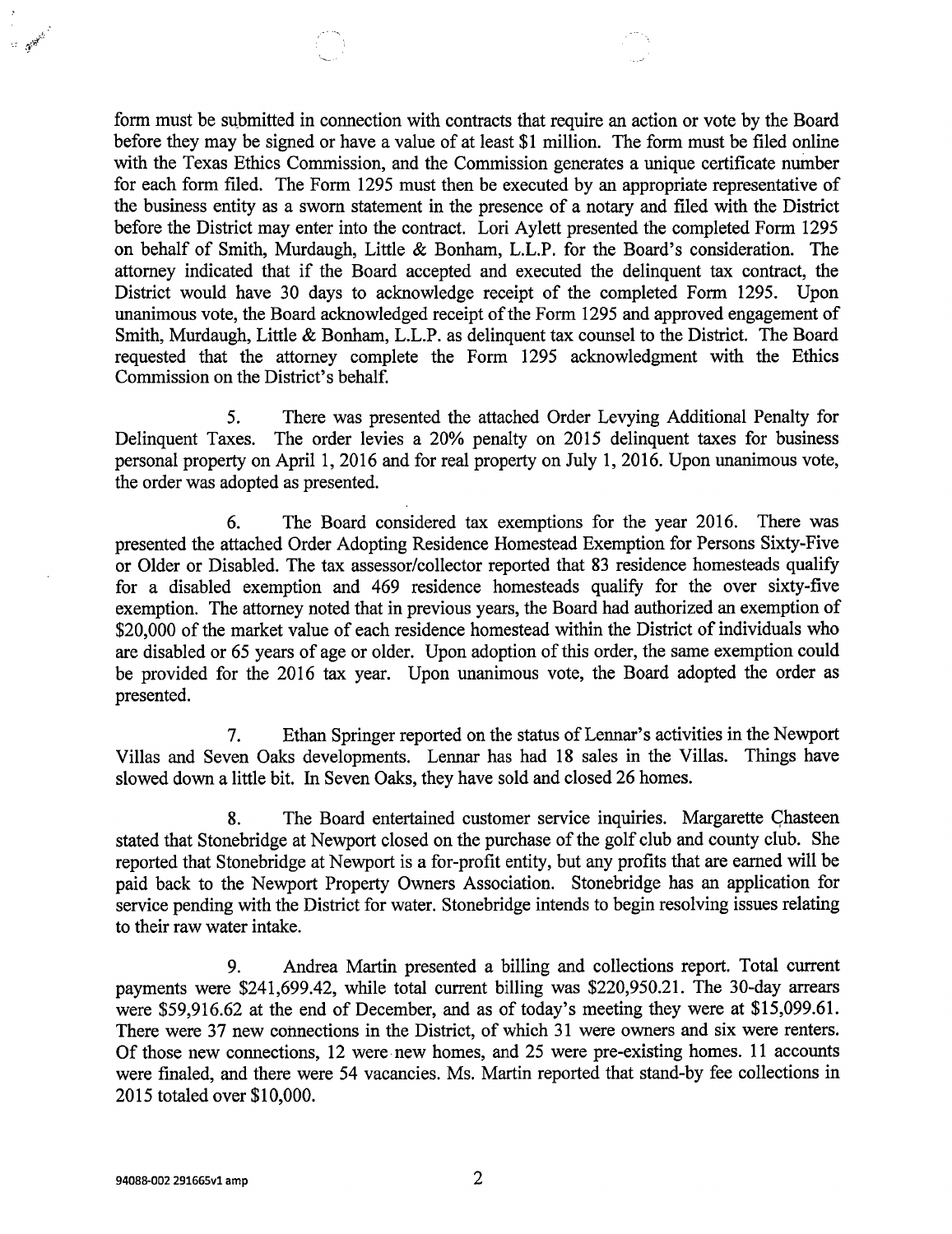Ms. Martin then addressed the report from Aggressive Waste. The garbage contractor issued five yellow tags for non-compliant household trash, and 20 yellow tags were issued for non-compliant heavy trash.

Upon unanimous vote, the Board approved the billing and collections report as presented.

10. The Board discussed operations and engineering matters. First, the engineer reported that the developer's engineer for Newport, Section 8 has revised their design plans and specifications regarding the detention pond to be constructed. The project is presently being advertised for bid.

Bids for construction of water, sewer and drainage for the Newport Villas development were received on Friday, January 22, 2016. The low bidder appeared to be Crostex with a bid price of \$437,977.70 for the water, sewer and drainage work. Upon unanimous vote, the Board authorized award of the contract to the low bidder.

Bids for the Newport, Section 4 partial re-plat water, sewer and drainage were received on Friday, January 22, 2016. The developer's engineer construction were received on Friday, January 22, 2016. recommended award of the contract to the low bidder D. Grimm, Inc. for the bid price of \$451,304. Upon unanimous vote, the Board authorized award of the contract as recommended by the developer's engineer.

On the Newport, Section 8 detention pond contract, the engineer reported that a change order will be issued for construction of a pond in Section 8. There will be 20 lots that will not be built upon, and a new drainage channel will be required. The total cost of the change order is \$58,926.25. The engineer recommended that the Board approve the change order, and the Board concurred.

Brandon Smith reported on District operations. The operator completed framing for the chemical building at the surface water treatment plant. Plumbers are on-site today, and the air conditioning and heating should be installed by the end of the week. Replacement of the roof at Water Plant No. 1 has begun. The operator has completed installation of the sampling bibs in the yards. The operator replaced submersible pumps at the wastewater treatment plant with a different type of pump for better efficiency and cost savings.

Finally, Delilah Arolfo announced that Jeremy Cochran had submitted a resignation and was no longer with Professional Utility Services. The operations company still possesses all the necessary certifications for operation of District plants and facilities. She noted that her company will continue to strive to provide the highest quality of services to the District.

Upon unanimous vote, the Board approved the operations and engineering report as presented.

11. The Board reviewed a list of write-offs for doubtful accounts. Upon unanimous vote, the Board approved the write-offs totaling \$10,365.78.